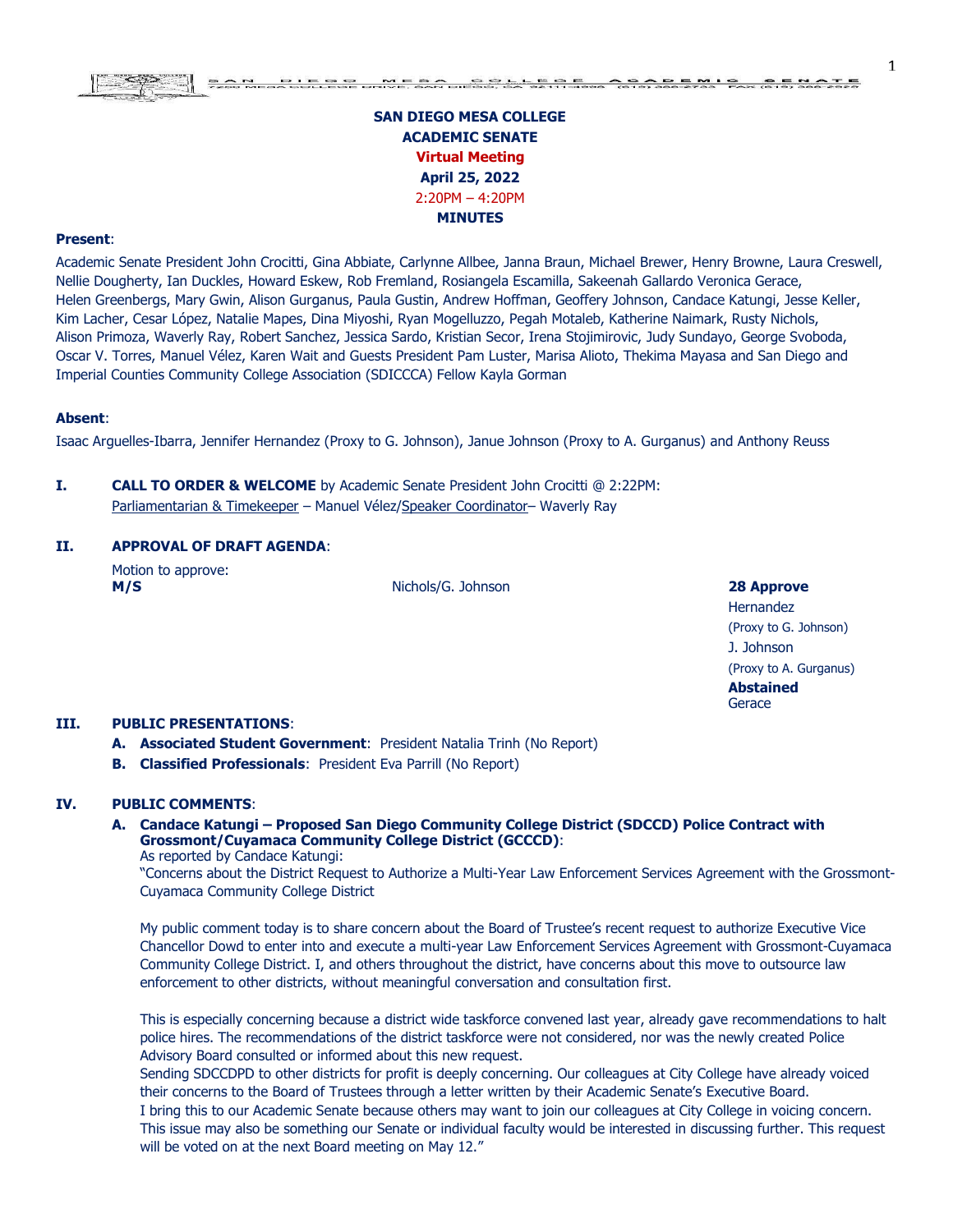Motion to discuss the item as the Round Table Topic today: **M/S** G. Johnson/Braun **33 Approve**

### **V. APPROVAL OF DRAFT MINUTES**: April 11, 2022

Motion to approve: **M/S** Stojimirovic/Nichols **38 Approve**

Hernandez (Proxy to G. Johnson) J. Johnson

(Proxy to A. Gurganus)

**1 Disapprove** Duckles **1 Abstain** Greenberg

# Hernandez

(Proxy to G. Johnson) Janue Johnson

(Proxy to A. Gurganus)

**1 Abstain** Sundayo

# **VI. GUEST**:

### **A. President Pam Luster**:

- 1. Mesa College is brilliant, unusually reflective and committed to our Students
- 2. It has been an amazing privilege to be Mesa College's President.
- 3. It was great to be able to attend the Tenure/Promotion Review Ceremony on Friday.
- a. I heard a lot about Mesa College's successes in the online environment.
	- b. There was a large group on Contract Faculty hires from four years ago and eight years ago in attendance.
- 4. I have worked in community colleges for 41 years.
- 5. President's Cabinet Retreat Tomorrow:
	- a. I am looking forward to looking at the data and taking responsibility.
	- Which modality should we use to teach our courses?
- 6. We have a lot of work to do.
- 7. The Equity Gaps widened during the pandemic.
- 8. We need to be grateful and hopeful in trying to move forward after the pandemic.
- 9. Academic Senate President John Crocitti asked President Luster what are the moments that really stand out for her during her tenure.
	- a. Most joyous moments:
		- Commencement is always amazing!
		- The promise of every first week of a semester!
		- I remember giving Students rides to their classes to make sure they were not late.
		- Linda Vista held an event to celebrate my tenure at Mesa College and Mesa College Students approached me during the event.
	- Witnessing a wedding proposal at a graduation ceremony and officiating the couple's wedding ceremony.
- 10. Vice President Sakeenah Gallardo asked President Luster what is the one piece of advice she would give to the incoming Mesa College President.
	- a. President Luster said show up and value people's time.
		- Attend art gallery receptions, sports competitions and other campus events.
		- The Mesa College President has to be invested in our campus first.
		- Get to know your institution.
		- I read every tenure/promotion review document.
		- Madeleine Hinkes and Laurie McKenzie invited me to attend an Academic Senate Executive Committee Retreat before I began my tenure as Mesa College President.
			- They asked me to show up and be with them.
		- I read every Program Review document for Mesa College.
- 11. Judy Sundayo said she has seen several administrations come and go. a. Judy Sundayo likes the fact that the Serenity Space has opened up for the Mesa College community.
	- b. The Pride Center will be opening up.
	- c. A space for Foster Youths will be opening up.
	- d. Judy Sundayo said she is proud of President Luster and what she has achieved during her tenure at Mesa College.
- 12. Judy Sundayo also asked President Luster what resources and strategies should the next Mesa College President employ to support diversity and equity at Mesa College?
	- a. President Luster said set your why and your North Star and work from there.
		- Don't start something you can't complete.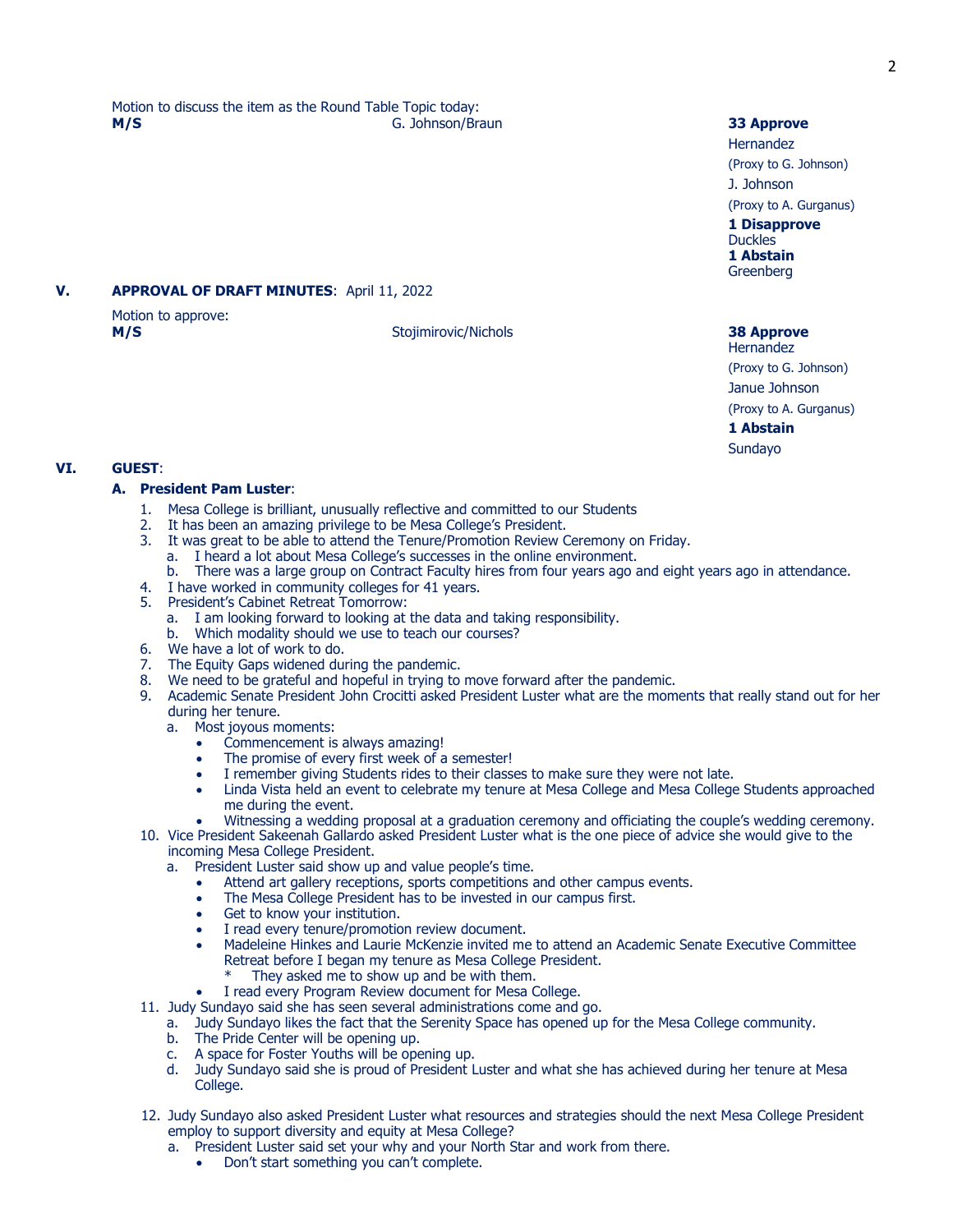- 13. The Learning Opportunities for Transformation (LOFT) and centralizing professional learning allows us to unify resources.
	- a. We have to ensure that we invest in our own learning.
- 14. Sending teams to National Conference or Race and Ethnicity (NCORE) conferences has moved the needle for us through collective experiences.
- 15. Let's use our time to accomplish the why.
- 16. Academic Senate President John Crocitti asked about President Luster's future plans.
	- a. President Luster reported she will not take another job.
	- b. I am already engaged in strategic planning at another college.
	- c. I will work as a Racial Equity Executive Coach.
	- d. I would like to spend more time with my grandchildren.
	- e. I would like to travel and I already have trips planned.
	- f. I will also continue to attend Mesa College events.

# **VII. REPORTS**:

#### **A. Committee Reports:**

- 1. Senate Executive Committees:
	- a. Academic Affairs Committee: Chair Oscar V. Torres (No Report)
	- b. Professional Advancement Committee (PAC): Chair Janna Braun (No Report)
	- c. Committee of Chairs (COC): Chair of Chairs Paula Gustin
		- As reported by Paula Gustin:

"There is thoughtful preparation regarding fall 2022 scheduling. Many programs are in person (Science, Allied Health, and Athletics). Other programs that traditionally offered more online (Business and Technology) will continue to offer a significant online schedule. Other departments are continuing to offer a wide variety of modalities (English and Math) to capture as many options for students as possible. Many departments are continuing to struggle to find a balance between the modality that balances their expertise regarding appropriate pedagogy with enrollment numbers, sister colleges decisions, and faculty load.

#### Report regarding 8 week courses

Dean Herrin gave a report regarding 8 week courses that was from the Enrollment Management and Instructional Strategic Management Work Group. This was in response to *faculty* questions that included who takes 8 week courses? What are the success rates? Are there course pairings?

Key highlights: Students enrolled are

- full time students
- Also enrolled in 16 week courses
- Women
- African American & Latinx students
- Success Rates are high
- Large equity gaps exist and this data needs to be further disaggregated.
- Cohorts of courses exist between 8 week 1 and 8 week 2

May lead to more intentional scheduling if faculty feel appropriate for their curriculum.

Further research: Chair Input for Evaluation Process

Dina Miyoshi presented the modified documents.

Chairs are committed to a thorough and fair evaluation processes. Overall, there is sense that the Faculty Appraisal Forms needs to be modified for asynchronous courses in particular with addition of a category that evaluates "regular and effective contact". Chair of Business & Technology Mark Abajian, whose group has a long history of online education, advocated for looking at SWC appraisal forms for online courses. Chairs recommend that this be a discussion in Academic Senate for the next year and that discussions regarding this include Chairs. Guest Speaker: Wendy Brill-Wynkoop from FACCC Regarding new legislation-AB 1705

AB 1705 (bill not passed) would place all students into transfer level math and English. Chairs appreciated the information sharing from Wendy Brill-Wynkoop from FACCC. FACCC supported AB 705, but has concerns about this follow up legislation.

Wendy Brill Wynkoop from the FACCC presented regarding a new proposed legislation-AB 1705.

• FACCC supported AB 705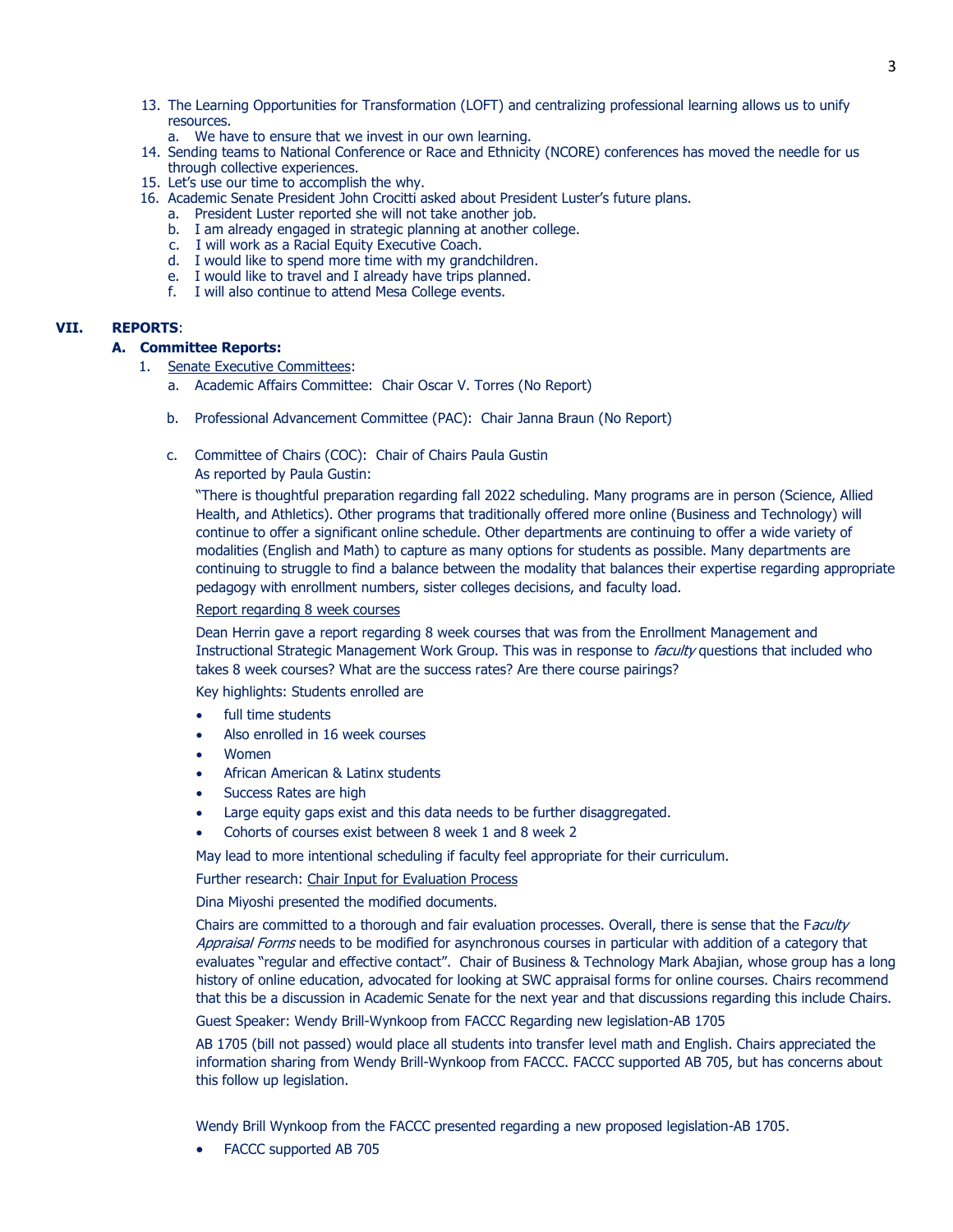- AB 1705 intent is to place all students into transfer level English and Math
- FACCC is opposed to the bill as written.
- It will have major consequences for CTE students that do not need the transfer level English or Math
- Does not allow for students who wish to self-select into refresher courses.
- Appears to prohibit the teaching of basic skills in English and Math at the non-credit level (College of Continuing Education)
- Amendments are currently being drafted.
- Contact her for more information or how to get involved.

Chairs agreed that AB 1705 is too restrictive and will continue to obtain information as amendments to the bill are added. For more thorough comments from Chairs, please read CoC minutes from 4/13.

### Chair Work Load and Release Time

Being a Chair in the pandemic has required an enormous amount of work and difficult decisions. Due to the AFT funding formula and enrollment drops, Chair release is dropping for most departments. This is extremely problematic, frustrating, and unacceptable. AFT plans to negotiate in the next round a freezing of release time for Chairs that was based on last year's funding.

We are asking the Senate to support the Chairs in this endeavor.

Faculty Survey Results - Campus wide Test Proctoring Center

Dr. Mary Gwin gave a report regarding the On-Campus Testing Center. Chairs appreciate the work that Academic Affairs has done to collect information."

d. Curriculum Review Committee (CRC): Faculty Co-Chair Andrew Hoffman

As reported by Andrew Hoffman:

"To follow up on a concern I raised in the last AS meeting, my understanding is that as of right now, AB 1705, the proposed follow-up legislation to AB 705, would NOT prohibit co-requisite courses. Thus, courses such as ENGL 101X (which combines ENGL 101 and ENGL 31), would still be allowed.

I want to re-emphasize that district has changed the catalogue due date from December to September, with no grace period. That means there is only one meeting in September at which Mesa's CRC can approve curriculum for the 2023-2024 catalogue. Any curriculum proposals not already far along in the process are unlikely to make the September deadline, and faculty will have to keep in mind going forward that spring semester will be the optimal time for curriculum changes.

Also, chairs should be aware that while we are still operating under emergency rules, any class they plan to schedule for online needs to be approved for online instruction once the emergency rules are removed. If a course is still listed as Emergency Only, it will not be able to be offered online after the emergency. Chairs need to double-check all their courses; any courses they would like to offer online in the future but are still listed as emergency-only need to undergo revision as soon as possible.

This is also a good time to review department courses that have not been offered for at least two years, and for which there are no plans to offer in the future. Such courses should be deactivated."

#### e. Program Review Committee (PRC): Acting Faculty Co-Chair Dina Miyoshi

As reported by Dina Miyoshi:

"Resource alignment work groups continue work to align the resource allocation requests and program review. New software to replace TaskStream is still not finalized. A proposal was presented at the last Program Review Steering Committee meeting7 to restructure PR faculty leadership and combine with Outcomes Assessment to create an Outcomes Assessment and Program Review Faculty Coordinator position. Academic Senate Exec discussed this proposal at their last meeting and voted that the faculty co-chair position and faculty leadership structure of the PR Committee should remain as is and not be altered."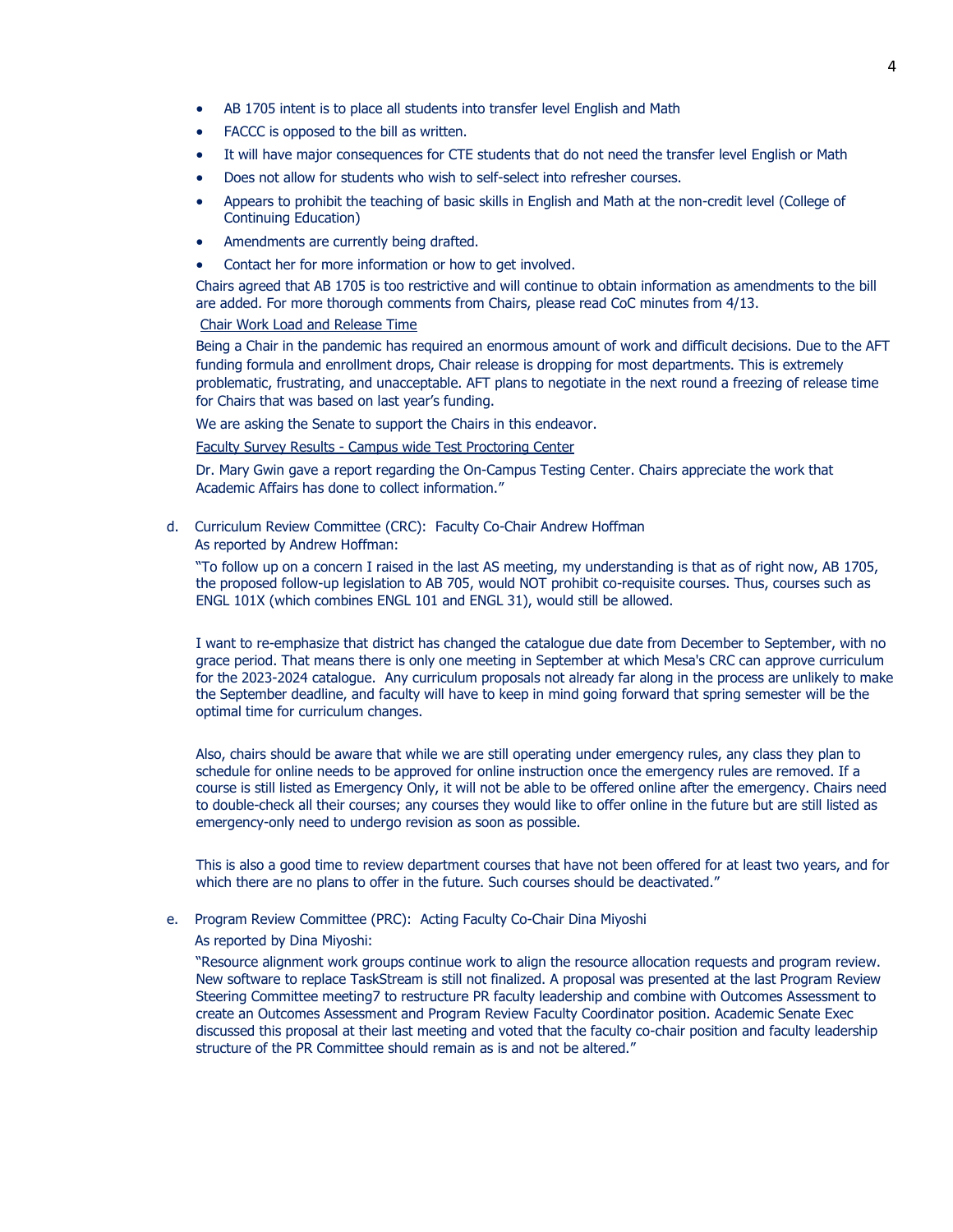### 2. Other Committees:

a. The Committee for Diversity Action, Inclusion & Equity (CDAIE): Chair Judy Sundayo As reported by Judy Sundayo:

"CDAIE last met on 3-4-22, with 28 people attending. This April we join the entire campus in celebrating Cultural Unity Week.

Several campus groups or disciplines "adopted" a variety of topics from Critical Race Theory and Environmental Justice to Banning Books & Censorship. Of the 17 events scheduled for Cultural Unity Week, the two most well attended were the Parker Edison Project Podcast and the Experiences of Employees of Color. The Parker Edison Project Podcast occasioned a live podcast with interviews of Dr. Ashanti Hands and Professor Starla Lewis. The Experiences of Employees of Color workshop was facilitated by Dr. Tanis Starck, who presented information on micro aggressions and feelings of invisibility among BIPOC employees and strategies to address these. Throughout the week a total of 317 persons attended the Cultural Unity Week events. CDAIE thanks those faculty, administrators, classified professionals and students who participated. The AS did a fabulous job with the Random Acts of Kindness, where students went around campus giving out free t-shirts, hand-sanitizers and other gifts on a random basis.

The week following Cultural Unity Week, Mesa hosted Dr. Sonia Sanchez in recognition of National Poetry Month, and as a kick-off to the 50th Anniversary Celebration of Black Studies at our District. As Sonia Sanchez is an internationally respected poet and political activist, it was life-affirming to spend time with her in the Districtwide webinar on April 21st. The better part of 200 people participated in appreciating her personal story, learning about her involvement with the history or Black Studies and hearing her iconic recitation of poetry, which spoke to identity and activism.

CDAIE meets next on Friday, May 6th, 2022 from 9 am - 11 am. Anyone wanting to attend as a guest may send an e-mail to [jsundayo@sdccd.edu](mailto:jsundayo@sdccd.edu) for the Zoom link"

#### b. Mesa Pathways Committee (MPC): Co-Coordinator Marisa Alioto

As reported by Marisa Alioto:

"Academic and Career Pathways (ACP) Descriptions:

The brief descriptions of our Academic and Career Pathways (ACPs) that were created by our Communications Office and edited by Mesa Pathways Committee members have been updated by the Communications Office. These brief descriptions will now be shared at Dean's Council and Committee of Chairs, as well as with students. We plan to have final versions of these ACPs published by the end of the semester.

#### CCCApply Majors and ACPs:

Susan Topham and Victor Devore visited the Mesa Pathways Committee (MPC) on April 13th to demo drop-down options that enable students to select their major via our Academic and Career Pathways (ACPs) when students apply to Mesa online through CCCApply. Instead of selecting a major from a long, alphabetical list, students would instead be able to select an Academic and Career Pathway (ACP) from a dropdown menu, and from there, select a major that falls under the selected ACP. MPC endorsed moving forward with this update in CCCApply and it is anticipated that these updates will go live in Fall 2022.

#### Student Success Teams Project Team (SST):

The SST project team reported that they will focus on a subset of students in one ACP for the pilot taking place during the 2022-2023 academic year. The SST project team has defined the composition of the team and the duties, responsibilities, and time commitment of each member. The project team, in consultation with the Data Coaching project team, has identified six key data points correlated with student success to organize the efforts of the Team and establish a timeline for Team intervention. These data points will also allow the project team to assess the impact of the SST on students via a cohort analysis of the students with a SST compared to those without a SST.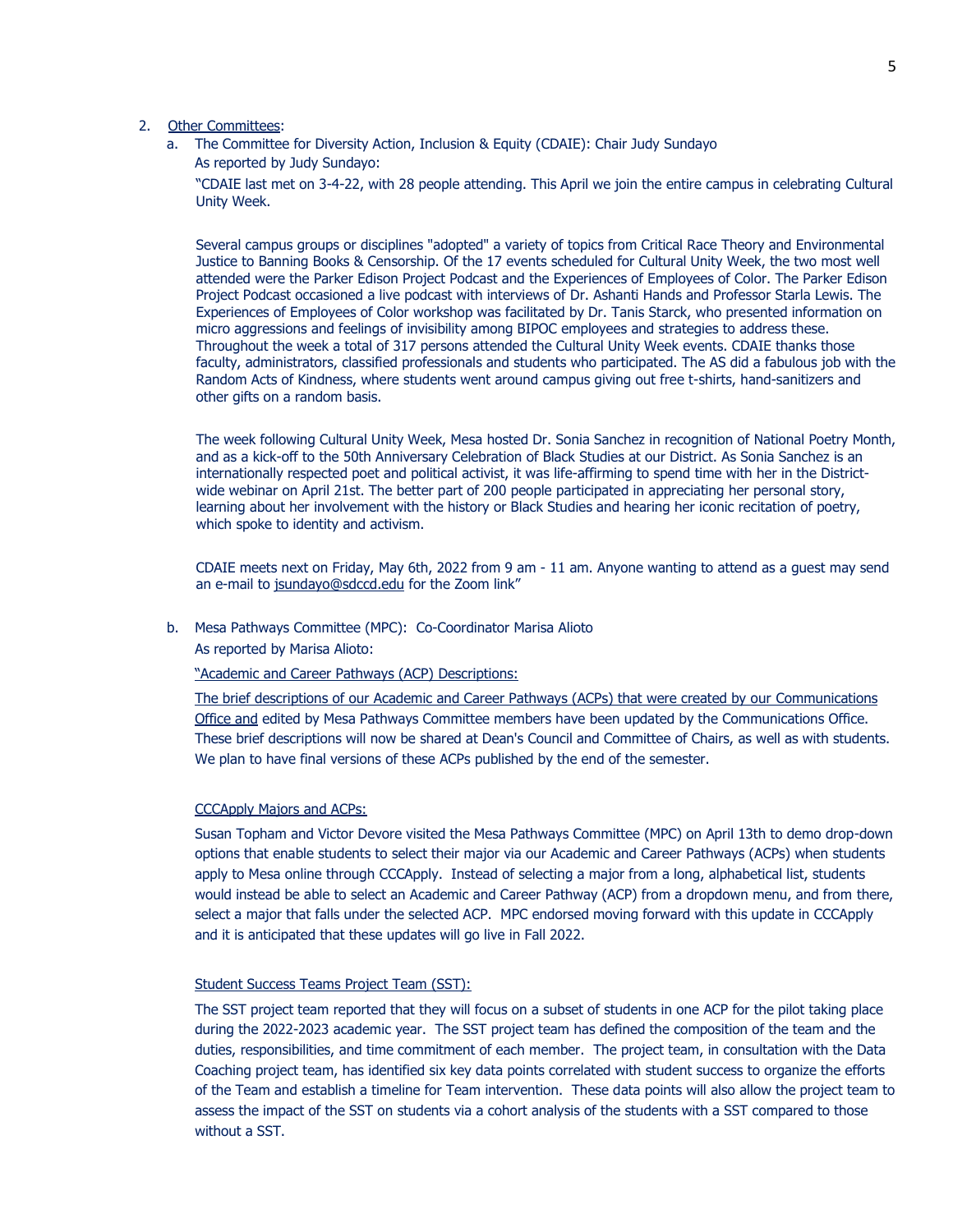Additionally, the SST project team has sent out a Student Success Teams Interest Survey to the campus community to identify interested participants for the pilot SST: https://forms.office.com/r/QrfQnGEyMZ

We urge all campus community members to complete the survey by Friday, April 29, 2022.

#### Pathways Fellows:

The Pathways Fellows, under the leadership of Trina Larson and Dani Perez Padilla, have created a retrospective video that will showcase the past five years of Pathways work, including the evolution of Pathways at Mesa, highlight projects and accomplishments, and promote the future of Pathways at Mesa College. This video will premiere at tomorrow's April 19th PCAB meeting.

#### Watch the video here:<https://www.youtube.com/watch?v=QoTN9NiKE1o>

Call for Members: Pathways Workgroups and Project Teams: If you are interested in becoming involved in a Pathways workgroup or project team, please reach out to MesaPathways@sdccd.edu.

Next MPC Meeting: Our next MPC Meeting is scheduled for Wednesday, April 27th from 12:45 - 2:15 pm.

To learn more about Mesa Pathway[s:](https://www.sdmesa.edu/mesa-pathways/) <https://www.sdmesa.edu/mesa-pathways/>"

c. Other Committee Reports: None

#### 3. Senate Executive Officer Reports:

- a. Vice President: Sakeenah Gallardo (No Report)
- b. Secretary: Waverly Ray (No Report)
- c. Treasurer: Mary Gwin (No Report)
- d. Senator at Large (1): Alison Gurganus (No Report)
- e. Senator at Large (2): Pegah Motaleb (No Report)
- f. Immediate Past President: Manuel Vélez
	- The Faculty Hiring Prioritization Committee (FHPC) presented their most recent list of recommended new Contract Faculty hires during the last President's Cabinet meeting:
		- Manuel reported he chaired FHPC last year during which FHPC developed a process that included placing 60% weight on data and 40% weight on the narrative for requests to fill Contract Faculty positions.
		- FHPC members decided to give 100% weight to the narrative when they ranked the current list.
		- \* FHPC had informed Mesa College Faculty that data would have 60% weight and the narrative would have 40% weight.
		- FHPC did not inform Mesa College Faculty that the narratives would be given 100% weight this year.
		- Academic Senate President John Crocitti is serving on FHPC this year.
		- Academic Senate President John Crocitti reported he was dissatisfied with FHPC's ranking last year for off cycle Contract Faculty hires.
		- Academic Senate President John Crocitti also said the idea of separating data came up after President's Cabinet approved 60% weight being placed on data and 40% weight being placed on the narrative.
		- \* Academic Senate President John Crocitti also reported the majority of the FHPC voting members agreed to weigh the narrative 100% for rankings. (John Crocitti and Vice President of Instruction (VPI) O'Connor are not voting members of FHPC.)
		- \* Rob Fremland asked if the Planning and Institutional Effectiveness Committee (PIEC) approved the change since FHPC is a subcommittee of PIEC. (John Crocitti said PIEC did not approve the newest list. Ian Duckles said PIEC reviews the list, but does not approve the list.)
		- \* Manual Vélez said he knows that his no vote will not stop the list from going forward. (However, it is important that the votes by Faculty Members of President's Cabinet are recorded and available for review by the accrediting agencies. The action is egregious and non-transparent.)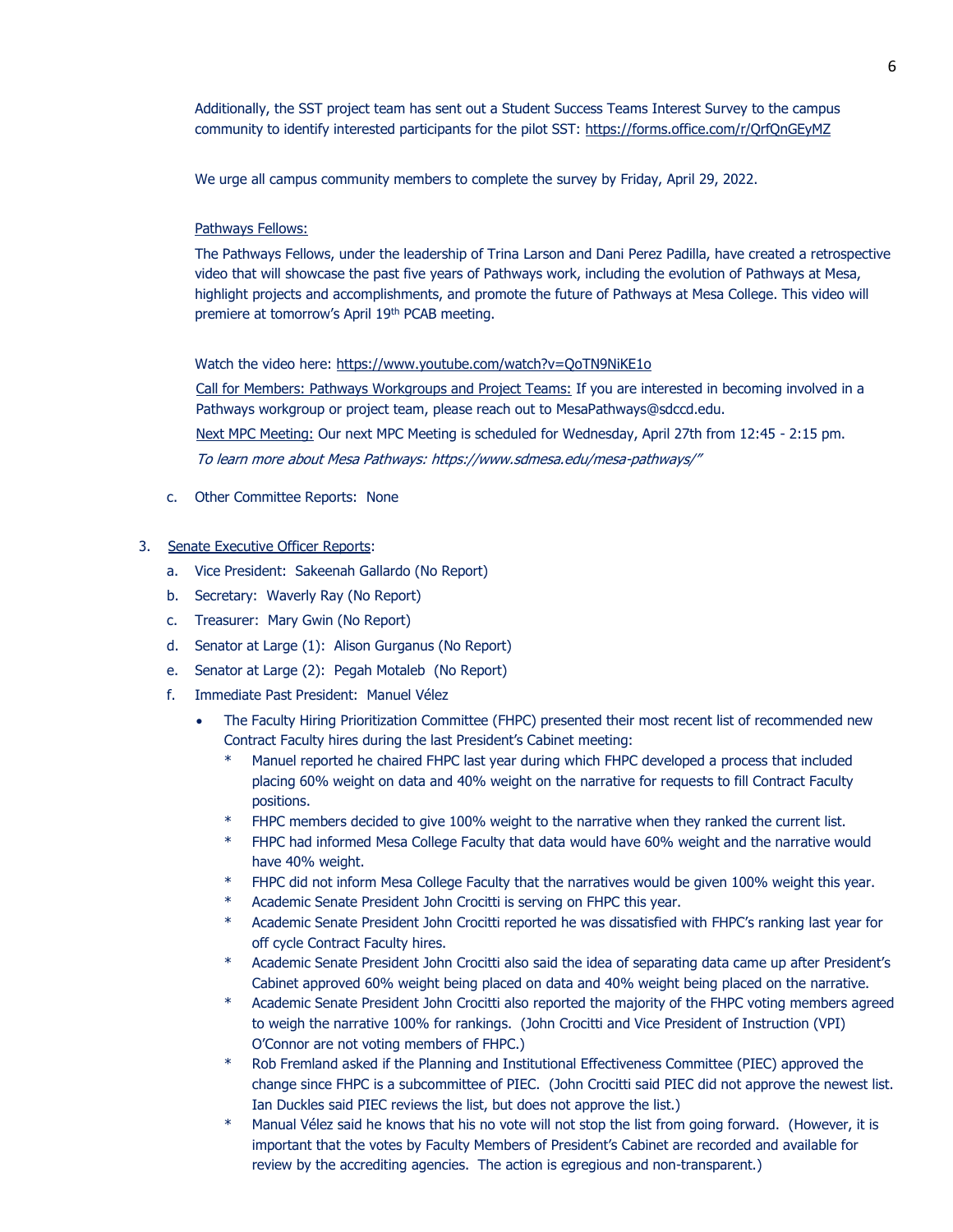- g. President: John Crocitti:
	- John Crocitti reported Faculty must submit a form in order to teach online:
		- \* Form Link: <https://mysdccd.atlassian.net/servicedesk/customer/portal/13/group/50/create/258>
		- Faculty teaching online during fall 2022 must submit a request form.
		- \* There is a lack of clarity about the consequences of not submitting a request form.
		- \* Faculty who teach classes partially online are also required to submit the request form.
	- Dean Victor Devore conducted a survey on why Students did not enroll in a spring semester class.
		- Survey Results:

[https://www.powerbi.com/view?r=eyJrIjoiNzcxNTA5YjAtOTIwOS00YmZjLWI0ODMtODBkYzA2NjM0MDc](https://www.powerbi.com/view?r=eyJrIjoiNzcxNTA5YjAtOTIwOS00YmZjLWI0ODMtODBkYzA2NjM0MDcxIiwidCI6IjA0MGM2MDMxLTNhYmItNDgzNS1iMzBjLTlkODg5NTViNGM2OSIsImMiOjZ9&pageName=ReportSectioncb53a4892e53d56485e3) [xIiwidCI6IjA0MGM2MDMxLTNhYmItNDgzNS1iMzBjLTlkODg5NTViNGM2OSIsImMiOjZ9&pageName=Rep](https://www.powerbi.com/view?r=eyJrIjoiNzcxNTA5YjAtOTIwOS00YmZjLWI0ODMtODBkYzA2NjM0MDcxIiwidCI6IjA0MGM2MDMxLTNhYmItNDgzNS1iMzBjLTlkODg5NTViNGM2OSIsImMiOjZ9&pageName=ReportSectioncb53a4892e53d56485e3) [ortSectioncb53a4892e53d56485e3](https://www.powerbi.com/view?r=eyJrIjoiNzcxNTA5YjAtOTIwOS00YmZjLWI0ODMtODBkYzA2NjM0MDcxIiwidCI6IjA0MGM2MDMxLTNhYmItNDgzNS1iMzBjLTlkODg5NTViNGM2OSIsImMiOjZ9&pageName=ReportSectioncb53a4892e53d56485e3)

#### **VIII. NEW BUSINESS**: None

#### **IX. OLD BUSINESS**:

- **A. Resolution 2022.4.1: Update Constitution - Hold Curriculum Review Committee Faculty Co-Chair Elections in Even Numbered Years**: Hoffman (Second Reading)
	- 1. The Mesa College CRC conducts CRC Faculty Co-Chair Elections in even numbered years.
	- a. The Academic Senate constitution currently lists that the elections take place in odd numbered years. Motion to approve:

**B. M/S** Hoffman/ Stojimirovic **42 Approve**

Hernandez (Proxy to G. Johnson) J. Johnson (Proxy to A. Gurganus)

#### **C. AP 4025.2 (Philosophy and Criteria for Baccalaureate Degrees) Update**: Hoffman (Second Reading)

- 1. The Administrative Procedure updates how our district awards baccalaureate degrees.
- 2. It has been approved by district Curriculum Instructional Council (CIC).

Motion to approve:

`

**D. M/S** Hoffman/Duckles **35 Approve**

Hernandez (Proxy to G. Johnson) J. Johnson (Proxy to A. Gurganus) **2 Abstain Greenbergs** Ray

# **E. Reconsideration of the State of Emergency Circumstances (AB361)**: Crocitti

1. Approval allows the Mesa College Academic Senate to meet remotely without having to post the meeting agenda on every attendee's door and opening our homes and offices to other meeting attendees. Motion to approve:

**F. M/S** Nichols/Duckles **33 Approve**

**Hernandez** (Proxy to G. Johnson) J. Johnson (Proxy to A. Gurganus) **3 Disapprove Creswell** Fremland **Greenbergs 1 Abstain** Mongelluzzo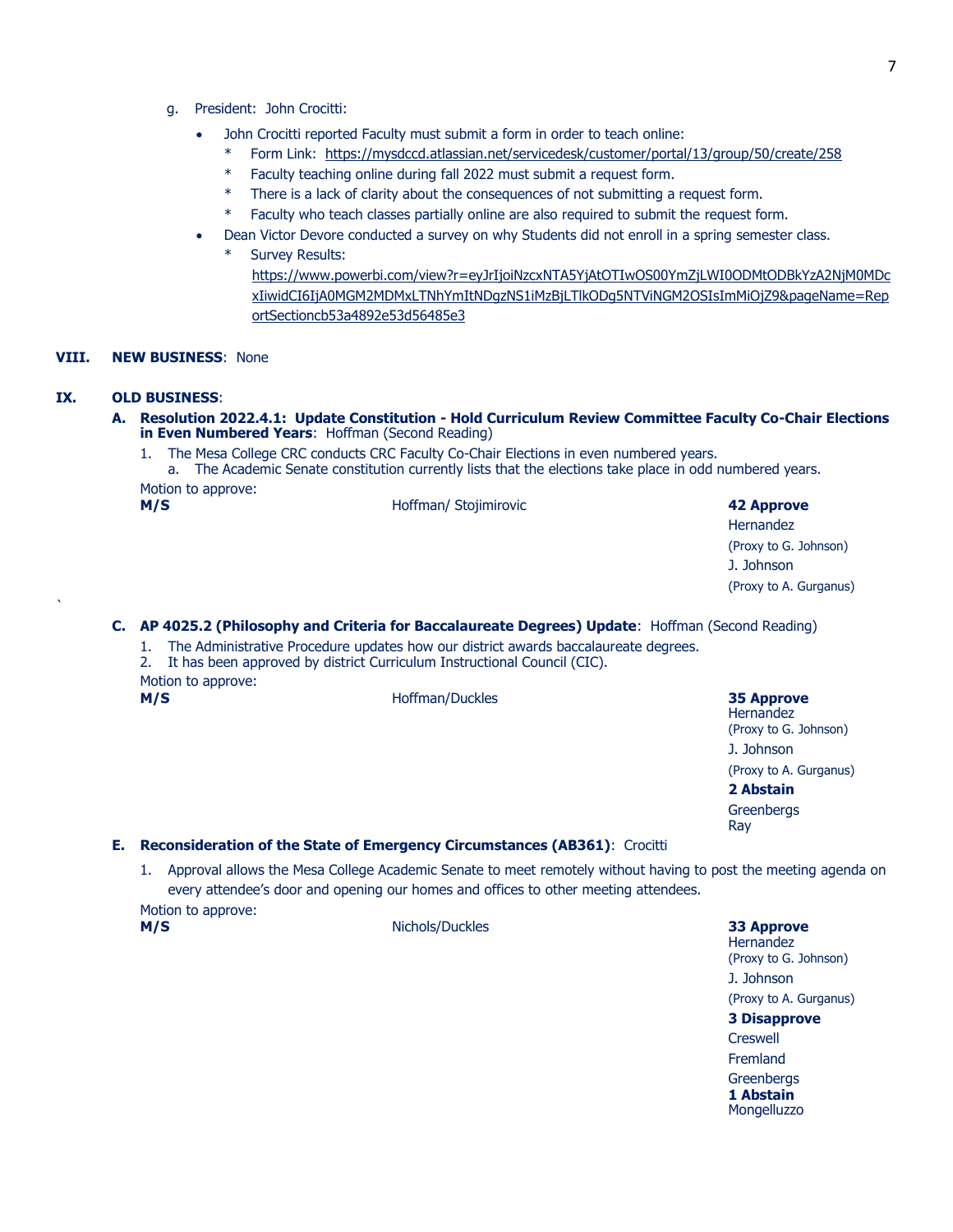## **X. ROUND TABLE TOPIC**:

- **A.** A proposal for the San Diego Community College District (SDCCD) Police Department to enter into a contract with the Grossmont/Cuyamaca Community College District (GCCCD) will be voted on by the SDCCD Board of Trustees (BOT) during their next meeting.
- **B.** The proposed contract was developed without consultation with the District College Police Review Task Force, any other constituent groups or the public.
	- 1. Candace Katungi reported there is a lack of regard for the recommendations made by the District College Police Review Task Force.
	- 2. Janna Braun said GCCCD should create their own police department.
	- 3. Manuel Vélez reported he served on the District College Police Review Task Force last year.
		- a. The task force does not support expanding the SDCCD Police Department.
		- b. The proposed contract is a slap in the face of all the members of the public who attended a BOT meeting to oppose the contract.
	- 4. Manuel Vélez also said the SDCCD needs to reimagine our colleges without police officers on our campus. a. Mesa College did not have a police presence until the 1970s.
- **C.** Ian Duckles said he supports the contract and SDCCD Police are trained to work with community college Students.
- **D.** President John Crocitti said the SDCCD Police Chief would oversee the GCCCD Police Department but no SDCCD Police Officers would patrol GCCCD campuses.
- **E.** There was a Sense of the Senate for President John Crocitti to make a statement on behalf of the Mesa Academic Senate against the proposed contract, the process used to develop the contract and the expansion of the SDCCD Police Department.
- **F.** Rusty Nichols noted that discussing and voting on the item without it having been on the agenda is a likely violation of the Brown Open Meetings Act.

Motion to support the proposed SDCCD Police Department contract with the GCCCD:

**M/S** Vélez/Katungi **27 Disapprove Hernandez** (Proxy to G. Johnson) **10 Abstain** Abbiate Allbee **Gerace Gurganus** Gustin J. Johnson (Proxy to A. Gurganus) Naimark Sardo Stojimirovic **Wait** 

#### **XI. ANNOUNCEMENTS**:

**A.** The next Academic Senate meeting is scheduled for May 9, 2022 from 2:20PM – 4:20PM.

1. The Mesa College President Finalists Forum is also scheduled for May 9<sup>th</sup> at the same time as the Academic Senate meeting.

Motion to postpone the May 9<sup>th</sup> Academic Senate meeting one week in order for Senate members to attend the forum: **M/S** Greenbergs/G. Johnson **26 Approve**

**2 Disapprove** Ray Svoboda **8 Abstain** Braun **Dougherty Duckles** Eskew **Gurganus** G. Johnson Sundayo J. Johnson (Proxy to A. Gurganus)